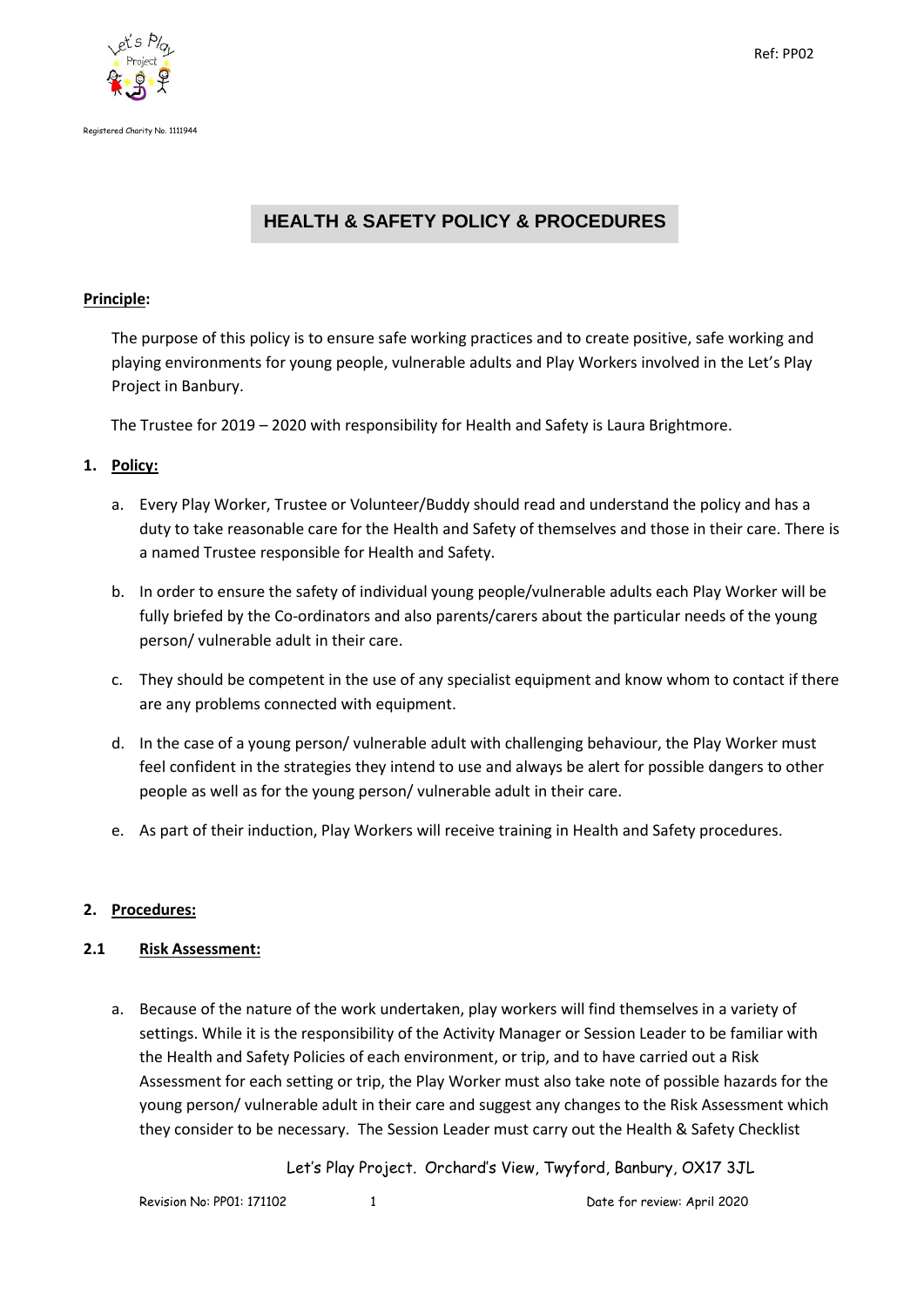

before every session which takes place at the Hub. This check must be recorded on the daily attendance register.

## **2.2 The following procedure guidelines should be followed when assessing the possible risks for young people/ vulnerable adults with additional needs:**

- a. Check access to the building. The safest exit route in case of emergency should be identified by the Play Worker when entering the building.
- b. Note should be taken of the fire and emergency evacuation drills at each setting and Play Workers should take note of the position of fire appliances.
- c. Note any difficulties with floors (spillages) or stairs (uneven, in need of repair). Check the access to ramps and lifts if they are needed.
- d. Note any possible dangers posed by equipment used in the activity. Play Workers need to listen to instructions about equipment use and, whenever possible, check that the young person/ vulnerable adult understands.
- e. Check that the COSHH (**C**ontrol **O**f **S**ubstances **H**azardous to **H**ealth) guidelines are understood and adhered to in the environments in which young people/vulnerable adults play.
- f. Note where the First Aid box is kept in the setting for each activity. Identify yourself to the person running the activity if you have recent First Aid training and find out who the First Aider is on site.

## **2.3 Health and Hygiene:**

The following guidelines are to ensure the safety of employees, volunteers, young people and vulnerable adults in their care. More detailed information is available in the individual young person's / vulnerable adult's files:

- a. Smoking is not permitted while the Play Worker is working with the young person / vulnerable adult either on the Let's Play premises or external venues/sites in accordance with UK law. (See https://www.gov.uk/smoking-at-work-the-law).
- b. Play Workers, young people and vulnerable adults should not attend activities if they have an infectious disease or illness. A 48 hour period of absence is advised.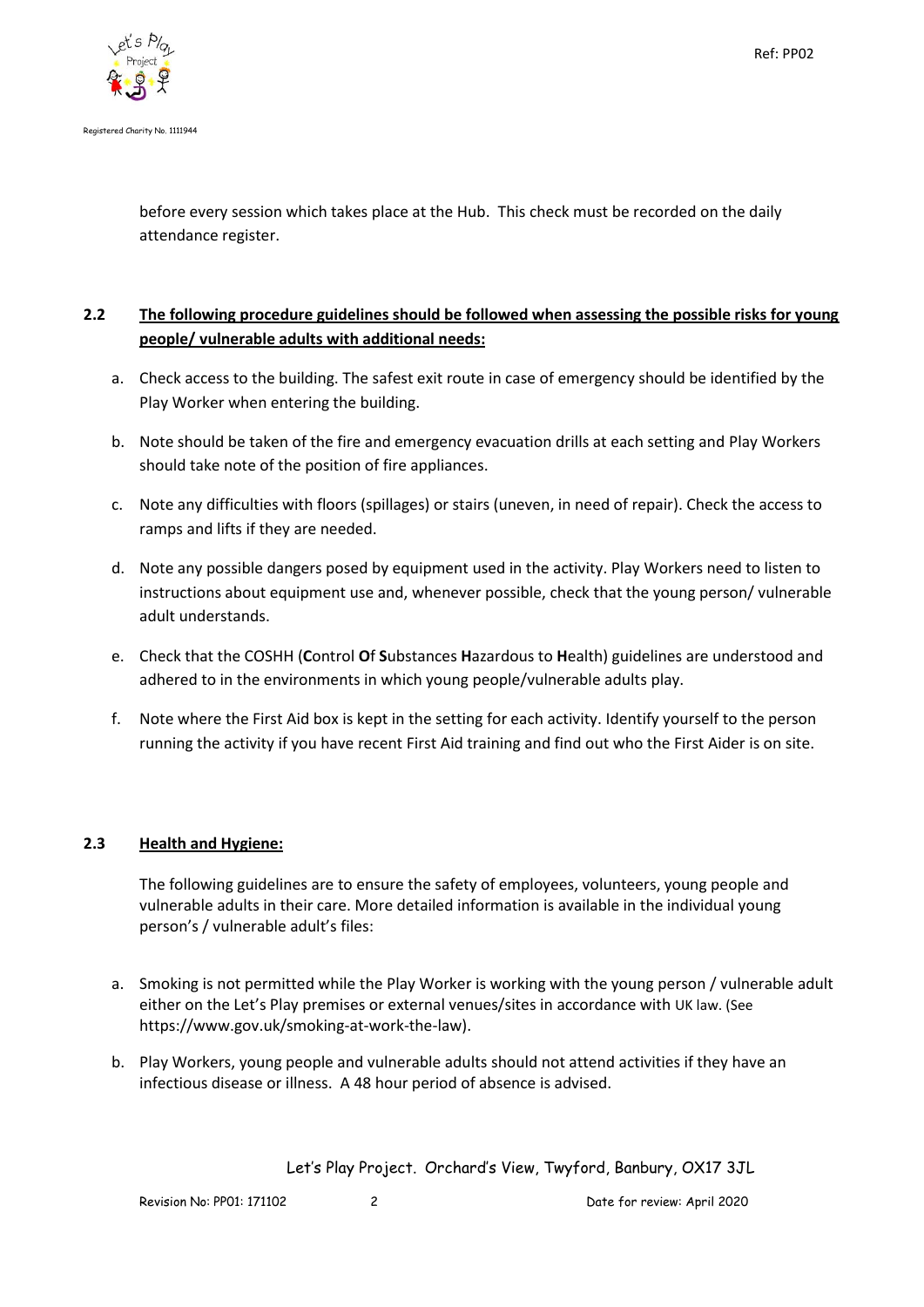

- c. Toilets should be checked for hygiene and to ensure the appropriate waste bins are in place. Play Workers should always use disposable gloves for changing pads and toileting. Paper towels, gloves and disposable aprons should be used if wiping up bodily fluids.
- d. When eating with the young person/ vulnerable adult both their dietary needs and the regulations relating to food safety and hygiene must be identified, checked and implemented. Each setting will have its own Food Safety Guidelines. Session leaders must undertake food hygiene qualifications.

## **2.4 Lifting and Handling:**

(Please also refer to the Moving and Handling Guidelines issued to Play Workers; **PP19**).

While Play Workers would not normally be expected to lift manually, if they are required to move a young person/ vulnerable adult they should have been trained in manual handling. The following guidelines should be followed if lifting an object is required:

- a. check the route and the place of destination
- b. ask for help from a colleague
- c. use available lifting equipment
- d. hold any load close to the body at waist height
- e. turn feet; not the body
- f. bend the knees; not the spine

#### **2.5 Recording of Accidents/Incidents:**

While we strive to avoid accidents and unfortunate incidents (such as verbal abuse) it is possible that these may occur. The following guidelines should be adhered to.

The priority must always be to safeguard the young person/ vulnerable adult.

a. The Play Worker must be aware of the procedure to follow in the event of an accident with the particular young person / vulnerable adult (e.g. call an ambulance, police, contact parents, and call the Co-ordinator and Project Manager) as appropriate. The sequence of events will change according to the seriousness of the accident and the condition of the young person / vulnerable adult. When in doubt, call for an ambulance.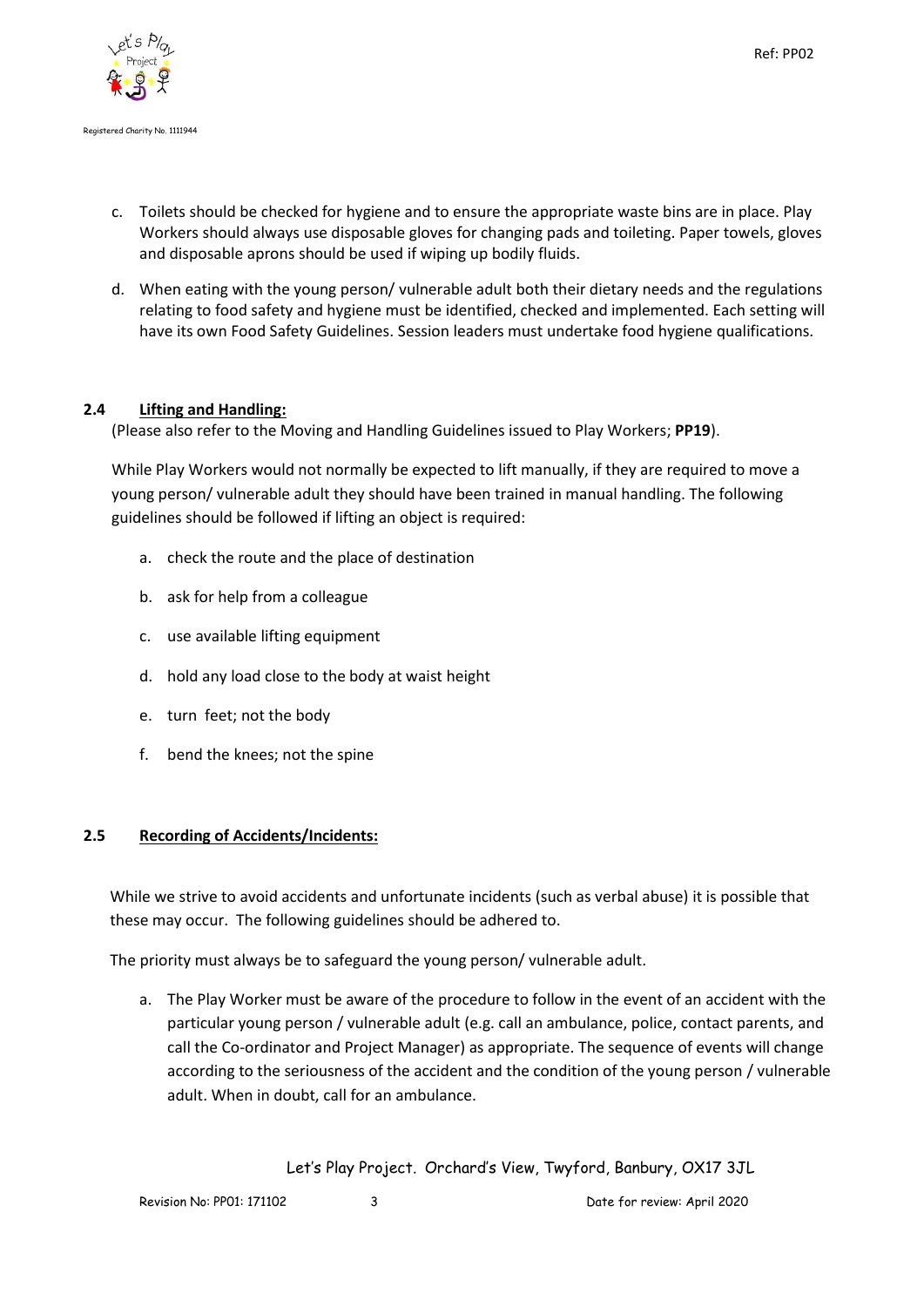

- b. After the accident an Accident Report Form should be filled in one for the setting in which the accident occurred and one for Let's Play (issued by and discussed with the Activity Manger). Playworkers are responsible for explaining any accidents/incidents to parents/guardians.
- c. In the unlikely event of the young person/ vulnerable adult or Play Worker experiencing verbal abuse (e.g. from a member of the public) the incident should be reported to the Activity Manager as soon as possible. If appropriate, the Activity Manager will follow up the incident with a named person or de-brief the Play Worker, young person/ vulnerable adult and their family, if the person/member of the general public issuing the abuse has not been identified.

## **2.6 First Aid:**

a. Play Workers may be offered training in first aid every three years. In *any session or* venue the first aider attached to that organisation should be identified.

#### **2.7 Fire Safety and Emergency Procedures:**

- a. Play workers should be aware of the emergency procedures in each venue in which they work.
- b. All staff will be made aware at Fire Safety training sessions of members of staff who have PEEPS (Personal Emergency Evacuation Plans).
- c. The Let's Play Project will ask venues where we work to sign an annual agreement that Emergency Procedures are in place and that Fire and Evacuation drills are carried out at least once every three months. It is the responsibility of the Project Manager to ensure these annual agreements are in place. Should a venue be hired on a one off basis a full risk assessment will encompass a check of all fire regulations within that property.
- *d.* It is the responsibility of the activity manager alongside the activities assistants to carry out fire and emergency drills.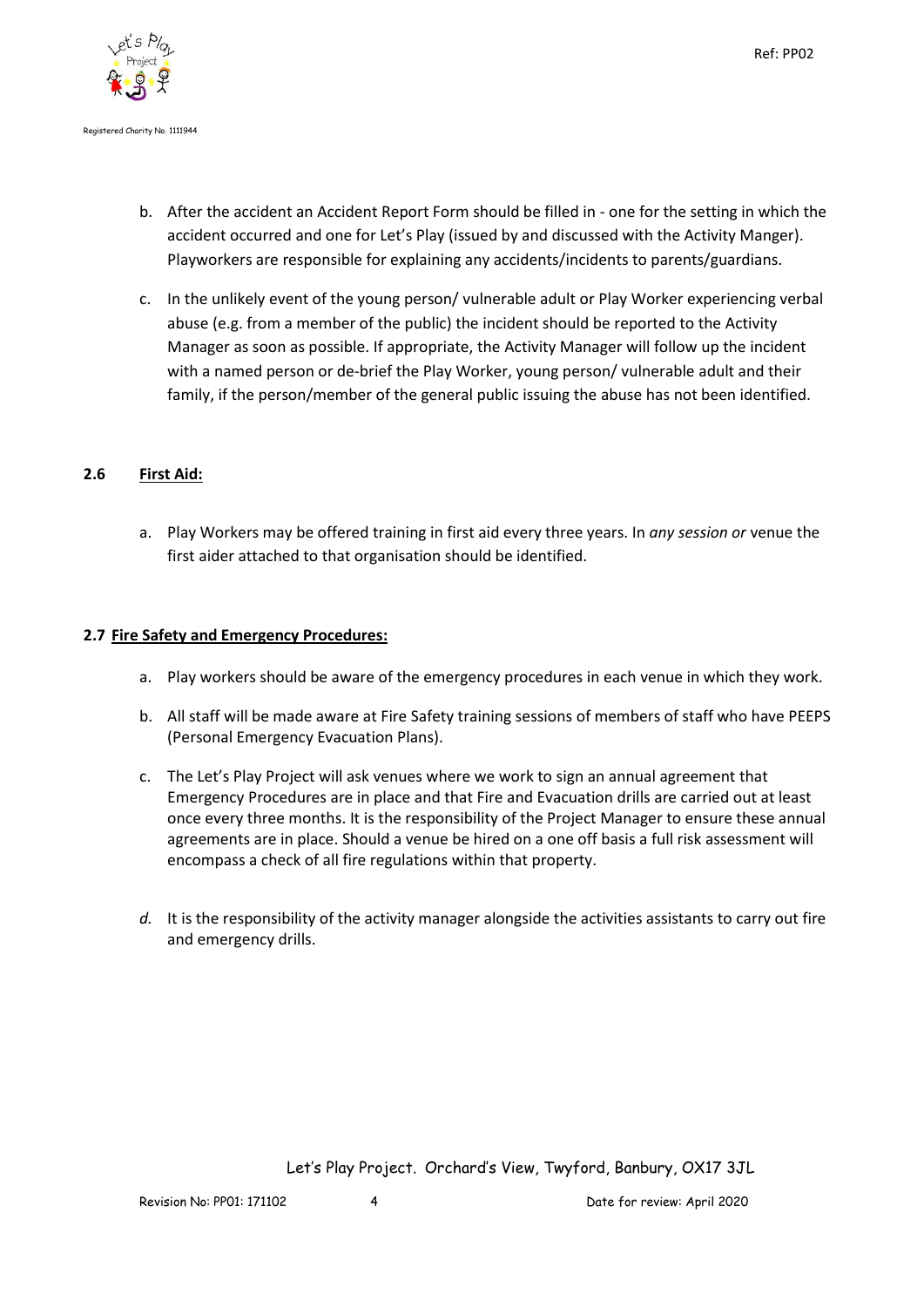



#### **2.8 Home Visits:**

The following guidelines should be used when visiting families:

- a. A list of the home visits, detailing address, telephone number, time of visit and expected duration will be kept at the office and the individual who conducts the home visit should telephone the centre to confirm that the visit is over and that they are safely home.
- b. A first visit should normally take place in working hours but when this is not possible, a visit in daylight is recommended.
- c. When travelling to a house on foot, care should be taken en-route; knowledge of the area and common sense should help plan a safe journey. When using a car, park it in a public, overlooked and well-lit place whenever possible.
- d. Records will be kept of all visits made.

## **2.9 In the office:**

- a. Anyone using the office for work related to the Let's Play Project should be made aware of emergency procedures and take responsibility for their own safety and that of office colleagues.
- b. Any concerns about Health and Safety should be reported to the Trustee with responsibility for Health and Safety.

## **2.10 Mobile Phones:**

- a. The use of mobile phones by employees to make/receive personal calls and/or texts during the working day should be kept to a minimum..
- b. Any personal calls should be directed to the Let's Play's landline number so that a message can be relayed to the member of staff, when the member of staff is available, unless there is an emergency situation, where the message must be relayed to the employee immediately
- c. At the start of each session staff or child service user will place their mobile phone in the designated container which will be locked in the office until the session is over.